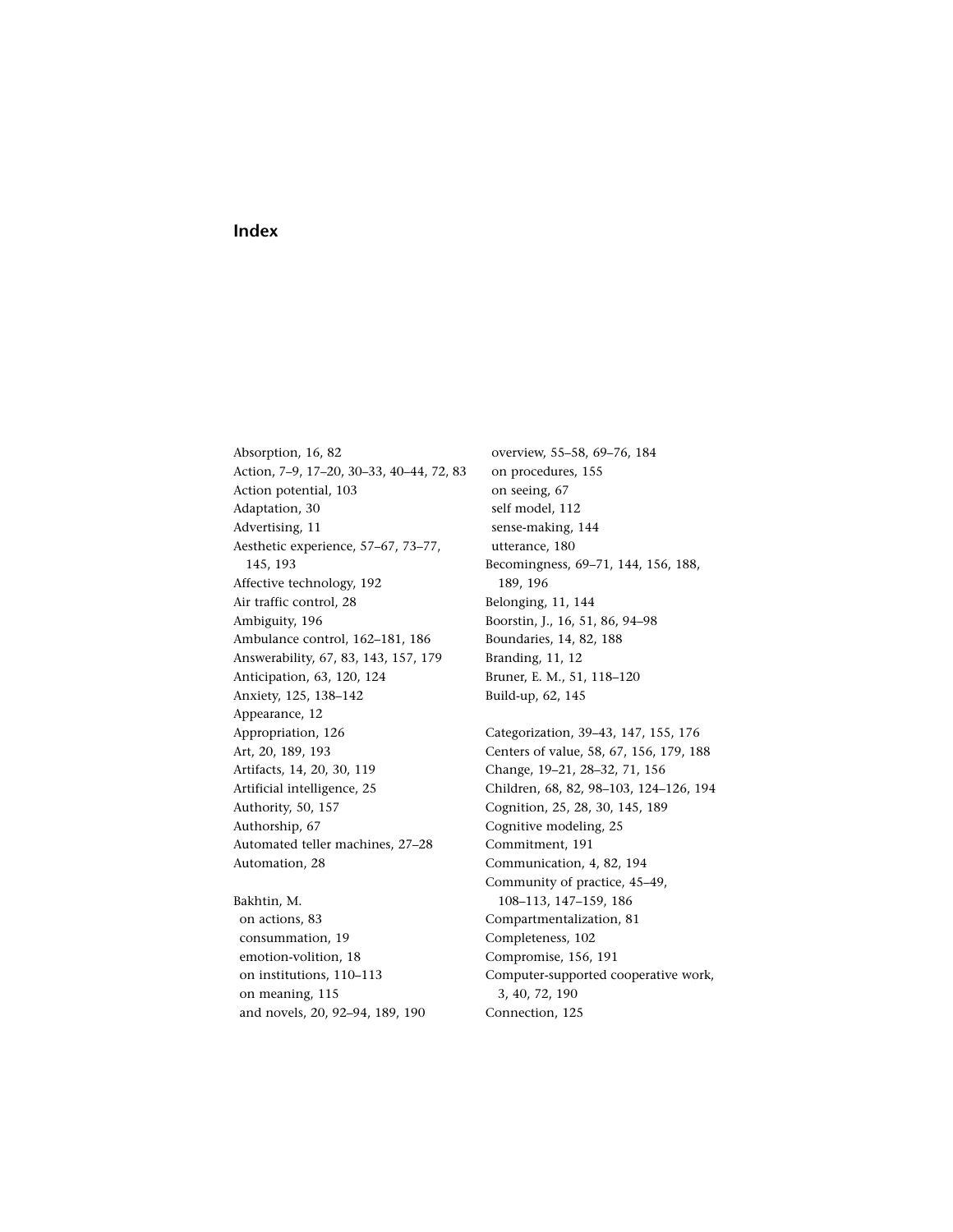## **208 Index**

Conservation, 63, 64 Consumer products, 9–11 Context, 7–9, 40–42, 74, 115–118, 178–180 Context of use, 48, 102 Contingency, 7 Continuity, 65, 101, 103, 121, 193, 204 Control, 61, 162–181 Coordinator, The, 33 Creativity, 68–71, 74, 98–101, 155, 174–178, 184 Credibility, 95 Cultural probes, 195 Culture, 15, 44, 93, 119 Cumulation, 62 Curiosity, 145, 192 Design, 9–12, 25, 28–34, 38, 193–197 Desires, 85 Dewey, J. on aesthetic experience, 57–59, 62–65, 68, 90 on art, 193 on emotions, 83 and felt experience, 190 on meaning, 115–118 overview, 17–21, 52–55, 184 and uniqueness, 102 on work, 80–83 Dialectics, 44, 72 Dialogics, 71–77, 83–85, 180, 193–197 Digital media, 61, 98–101 Edginess, 65 Efficiency, 38 E-mail, 4 Embodiment, 16 Emergencies, 148–159, 162–181, 185, 186 Emotional unity, 102 Emotions, 12–16, 83–87, 96–98, 179, 194

Empirical studies, 25

Enchantment, 16, 95, 192 Energy, 63, 145 Engagement, 30, 56–61, 80–83, 98–101, 178 Enjoyment, 16, 69 Environment, 40, 44, 65, 88 Ethics, 67, 153, 185 Excitement, 125 Expectation, 64, 104, 124, 153 Experience, 54, 85, 102 compositional aspect of, 87–91, 95, 100, 126, 143 emotional-volitional aspect of, 18, 96, 143, 190 sensual aspect of, 80–83, 85–87, 98–101 stages of, 62–67 and technology, 15–17, 190–192 Exploration, 62 Family, 2, 4, 9 Fear, 97 Feltness, 12–17, 43, 48, 128, 146 File structure, 90 Films, 16, 51, 86, 94–98, 106 Fireworks, 95 Forms, 166, 171, 177

Framing, 2, 89, 177 Freedom, 63, 69, 103, 143, 189 Frustration, 84, 125, 138–144, 153, 172 Fulfillment of experience, 102 of person, 58, 63, 126, 145 Future, 63, 93, 189

Games, 9, 82, 194 Gaming machines, 89 Geertz, C., 34, 35, 49, 77, 146, 183 Goals, 17, 30, 85 GOMS model, 7

Hackers, 61 Hobbyists, 61, 90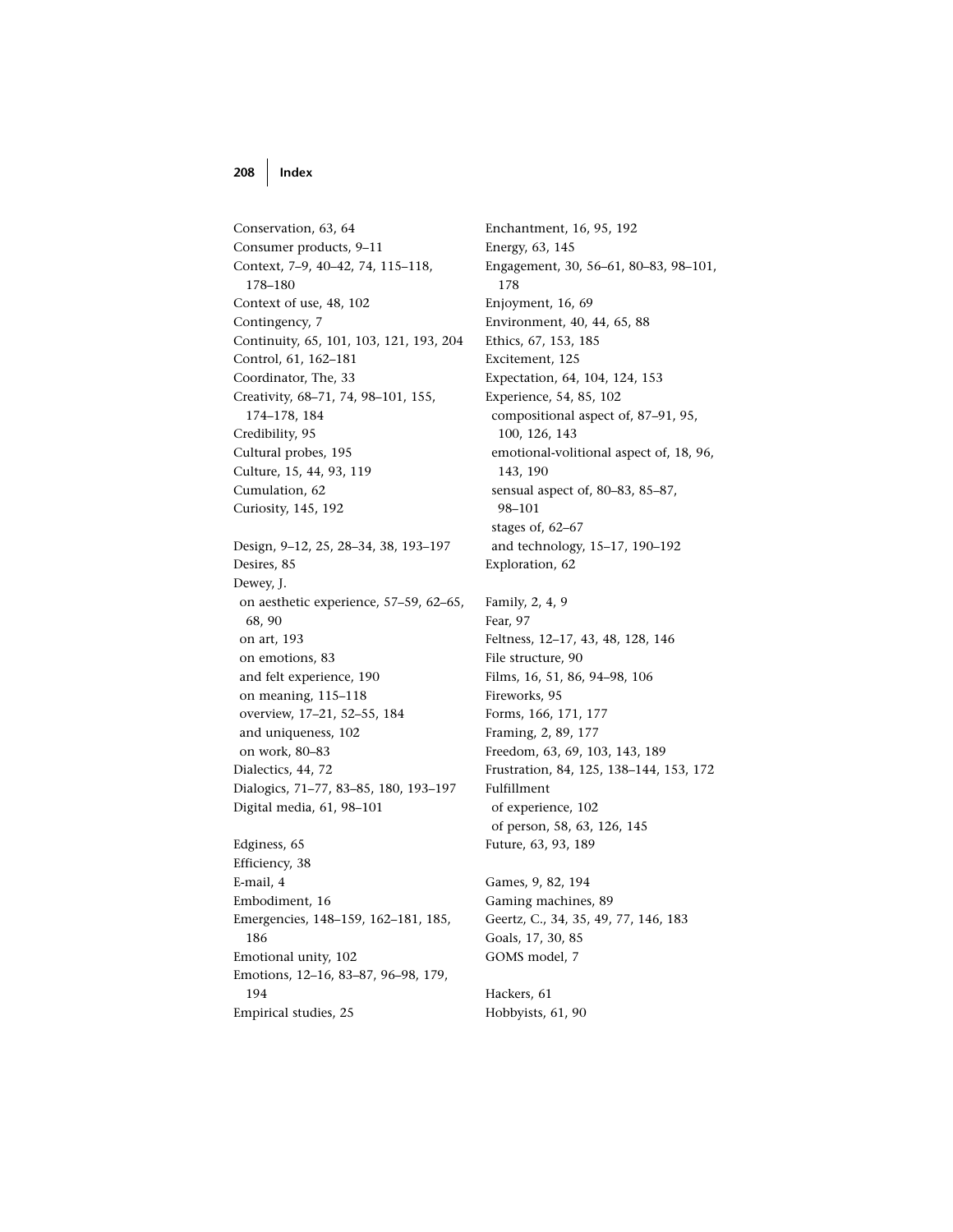**Index 209**

Holism, 81, 143 Hospitals, 1–6, 24, 84, 118 Human-computer interaction, 3, 5, 183, 192 Humor, 146 Idealizations, 26–28 Identity, 47, 147, 153–155, 159, 191 Image, 12 Imagination, 12, 184 Individuals, 43, 47, 58, 63, 72, 85, 111, 126, 145, 187 Industrialization, 81 Influencing Machine, 194 Innovation, 29, 66, 192 Instructions, 148–159, 166, 185 Interaction, 57, 72, 111, 190, 194 Interaction Design, 3, 9 Internet, 28, 63, 64, 66, 69, 87, 106, 115, 118, 121, 123, 131–146, 185 Interpenetrating worlds, 143 Interpretation, 41, 105, 115–118, 122, 125 Intonation, 85, 180 Jazz, 59, 62, 65 Knowing, 17, 25, 30, 69, 73 Language, 31–33 Lave, J., 8, 14, 36, 44, 47, 109, 189 Learning, 50 Literature, 73, 75, 92–94, 189 Logic, 49, 96 Macintosh computers, 10, 12, 62, 66, 89 Magic, 95, 192 Mathematics, 44 Mead, G. H., 109–113 Meaning conservation, 63 extrinsic/intrinsic, 114, 176

imbuement with, 88, 105, 155, 177–179 Mediocrity, 65 Mobile phones, 4, 6, 12–14, 27, 82 Molecular systems, 70 Morality, 56, 153 Movies, 16, 51, 86, 94–98, 106 Music, 59, 62, 65 Narratives, 61, 98–101, 119–121, 176 Objectivity, 25, 41 Openness, 50, 188, 191, 193 Opportunism, 7–9 Organizational life, 32, 110–113, 148–159, 167 Other, 67, 73–75, 87, 106, 109–113, 142–144, 188 Oughtness, 83, 156, 159 Participation, 17, 38, 40, 190 Past, 63, 64, 93, 116 Perception, 65, 73, 87 Personal Computers, 62, 89, 106, 139 Perspective, 50, 180, 186 Phenomenology, 28–34 Pilot, example of, 148–159, 185 Plans, 30, 40 Plausibility, 95 Play, 68, 82, 194 Playfulness, 28, 62, 188, 191 POGO World, 98–103, 124–126 Point of view, 50, 180, 186 Political approach, 37–39 Potential, 69–71, 103, 184, 193, 196 Practice theories critique, 42–45, 189 empirical approach, 45 ethnographic approach, 34–37 ethnomethodological approach, 39–42 phenomenological approach, 28–34 rationalist approach, 23–28 Scandinavian approach, 37–39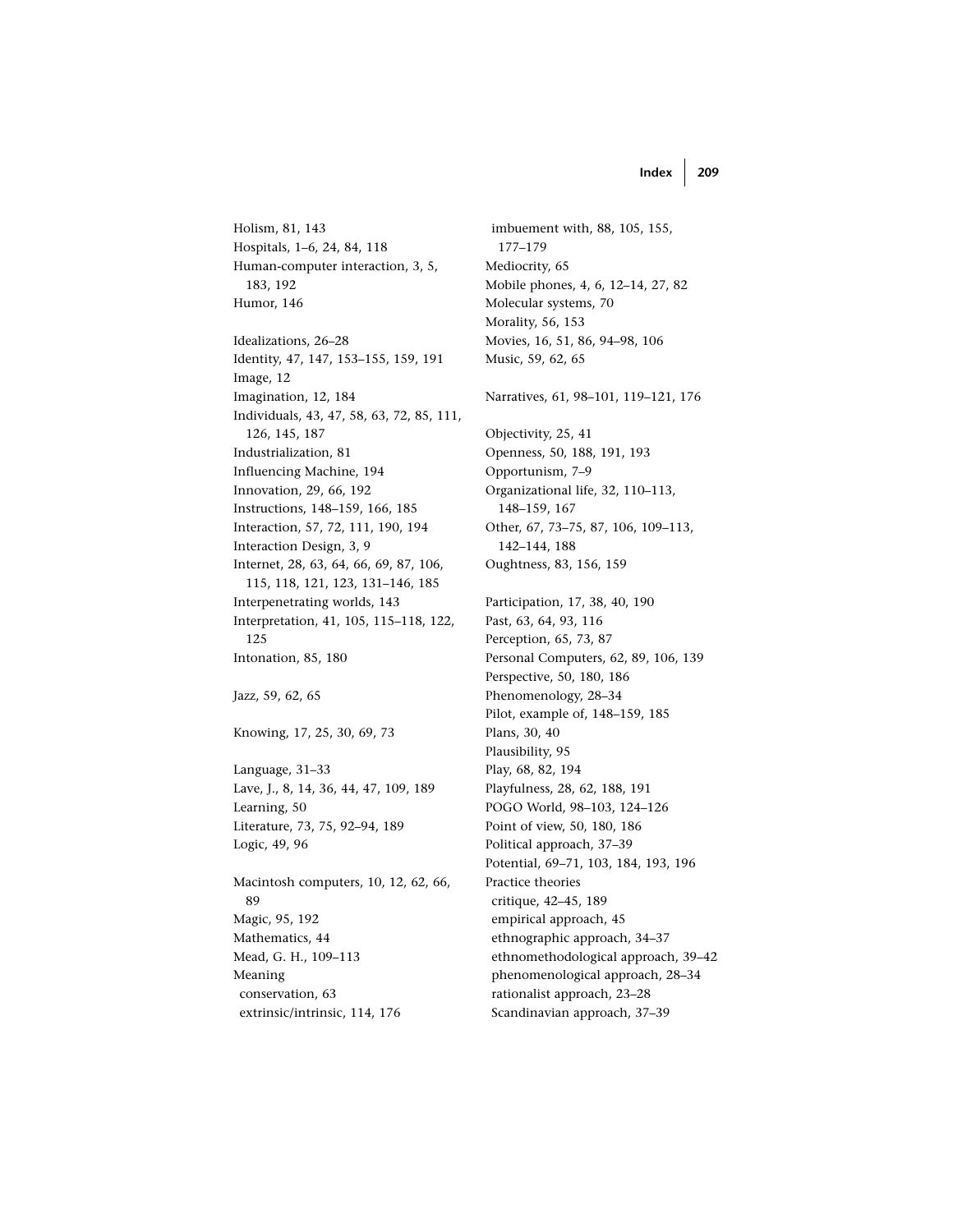Pragmatism, 17–21, 51–59, 71, 77, 109–113 Rationalism, 24–28, 30, 85–87, 190 Recognition, 120 Reflection, 15, 111, 116, 126 Reflective theorizing, 20 Relationships actor and setting, 44 artist and object, 67 author and character, 75 children and teacher, 125 community and member, 148–159, 191 designer/technology/user, 20 experience and expression, 118 invention/society, 29 meaning and experience, 115 moviegoer with character, 96 part with whole, 87–91, 95, 100, 126, 143 representation and situation, 41 self, object, and event, 87, 91 tradition and innovation, 66 Relativity, 72 Reliability, 28 Reliving, 118–122, 142, 146, 176 Representations, 40, 44 Resistance, 63, 123 Revisionary theories, 19–21 Rhythm, 62–67, 89, 97 Routine, 166, 191 Satisfaction, 65, 167, 174–176 Seeing, 67, 74, 157, 180 Self, 43, 56, 67, 73–75, 87, 106–113, 119, 123142–144, 188, 191 Self-expression, 6 Sense-making, 113–118, 143–146, 154–159, 176 Senses, 80–87, 98–101, 178

Sharing, 118–121, 141, 158, 180 Simulator training, 150–152

Situation, 7–9, 40–42, 74, 115–118, 178–180 Sociality, 16, 111, 144, 157, 188 Society, 15, 29, 44, 93, 119 Space-time, 93, 97, 101, 103, 184 Speech-act theory, 31–33 Spreadsheets, 69 Standard operating procedures, 148–159, 166, 185 Structure, 30, 44 Subcultures, 61 Subjectivity, 44 Surprise, 69, 72, 184, 192 Symbols, 41 System(s), 6, 40, 57, 70, 176 Taylorism, 148 Technical problems, 137–139, 144–146 Teenagers, 4, 9, 82, 107 Telephone banks, 164–167 Tension, 63, 96, 104, 155–159 Terminology, 3 Text messaging, 4, 6, 27, 82, 107 Theater, 15, 60, 103 Thrills, 97, 125 Time, 89, 92–94, 121 Tinkering, 62 Tradition, 65 Trust, 137, 140, 145, 191 Truth, 112 Uncertainty, 145

Understanding, 30, 115–122, 157 Unfinalizability, 69–71, 144, 191 Uniqueness, 102 Unity, 57, 71, 102, 143 Usability, 5, 9 User Experience Design, 3, 9–12 Users, 3, 6–12, 62, 196 UTOPIA, 38

Values, 84, 86, 144, 186 Vicarious eye, 96